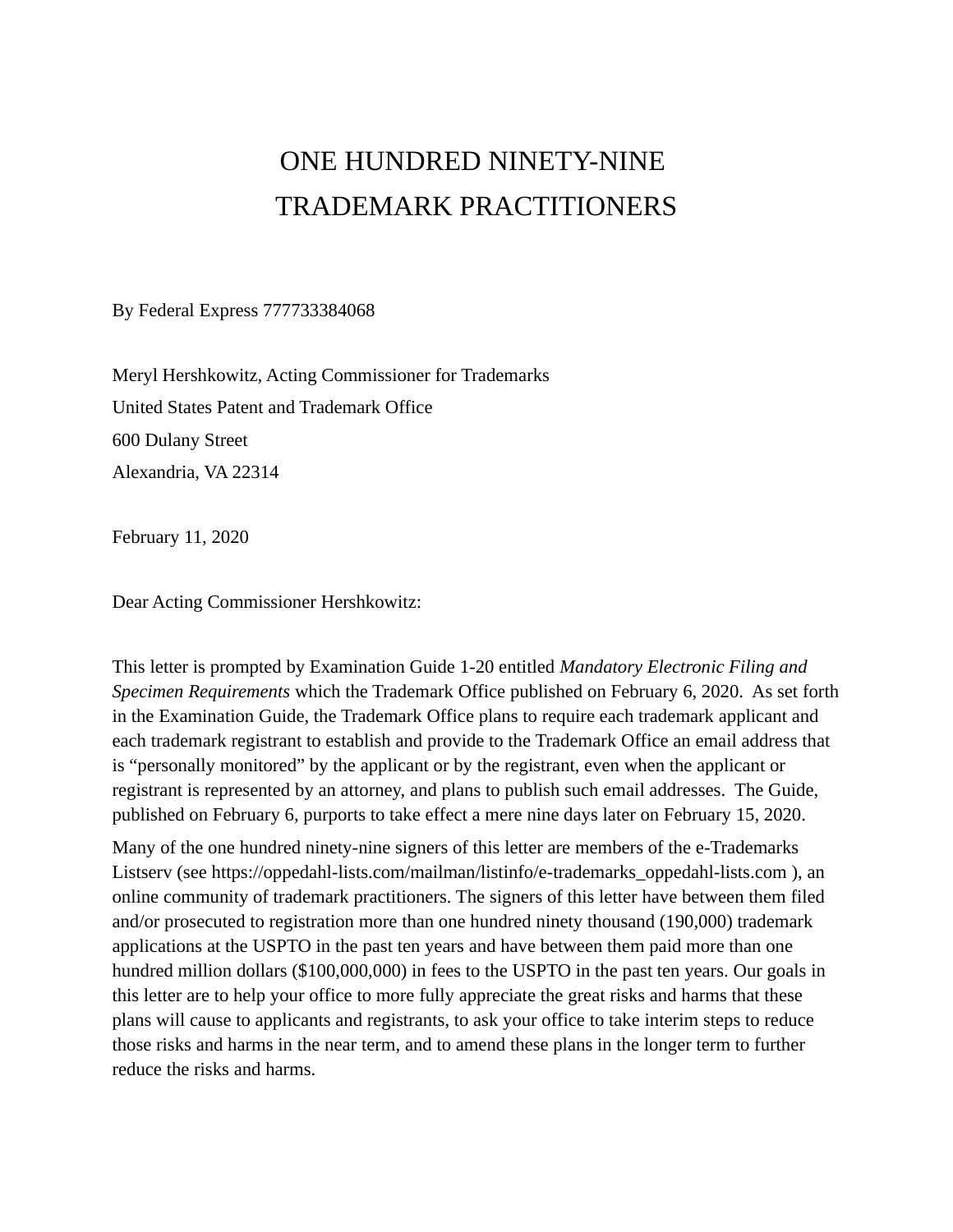Some of the signers also question whether the changes set forth in the Examination Guide go beyond the final rules set forth at 84 FR 37081 and thus fail to comply with the Administrative Procedure Act, and question whether the provisions of the Examination Guide comply with other applicable statutes and rules. This letter will not, however, attempt to address such issues, but is instead limited to the goals mentioned in the previous paragraph.

Here are the main points that follow:

- we hope to summarize salient aspects of what we understand to be the Office's stated plans for forced collection and publication of applicant email addresses;
- we hope to assist the Office in more fully appreciating the profound risks and harms that will predictably flow from those stated plans;
- we urge that nine days is an inadequate amount of time to permit meaningful dialogue between the Office and its practitioner community on this extremely important issue;
- we urge that the Office as an interim measure mask the applicant email addresses from public view and harvesting; and
- we point out that there are in fact very few fact patterns or events that would justify such invasive collection and publication of applicant email addresses.

**The plans.** The Guide will require each trademark applicant and each trademark registrant to establish and provide to the Trademark Office an email address that is "personally monitored" by the applicant or by the registrant, even when the applicant or registrant is represented by an attorney. As set forth in the Guide, the applicant or registrant is not permitted to filter the email through the applicant's or registrant's US counsel or foreign law firm, but is required to receive the email in an unfiltered and "directly accessed" way. As set forth in the Guide, this email address must be provided to the Trademark Office on the day that a trademark application is filed. As set forth in the Guide, the Trademark Office will publish this email address in a way that is readily available to all members of the public, capable of being harvested electronically in an automated way by data miners and scammers and spammers and spearphishers.

If one's business model were the harvesting of email addresses from government databases, so that one could sell or exploit the resulting mailing lists, it is impossible to think of anything more attractive than the opportunity to do data mining in a government system where the users are explicitly required to reveal the following:

- personal email addresses
- email addresses created for the purpose of communicating with the government in which a trademark owner promises to personally monitor the email address
- in-house counsel's email addresses
- corporate officer's individual email addresses
- partnership partner's individual email addresses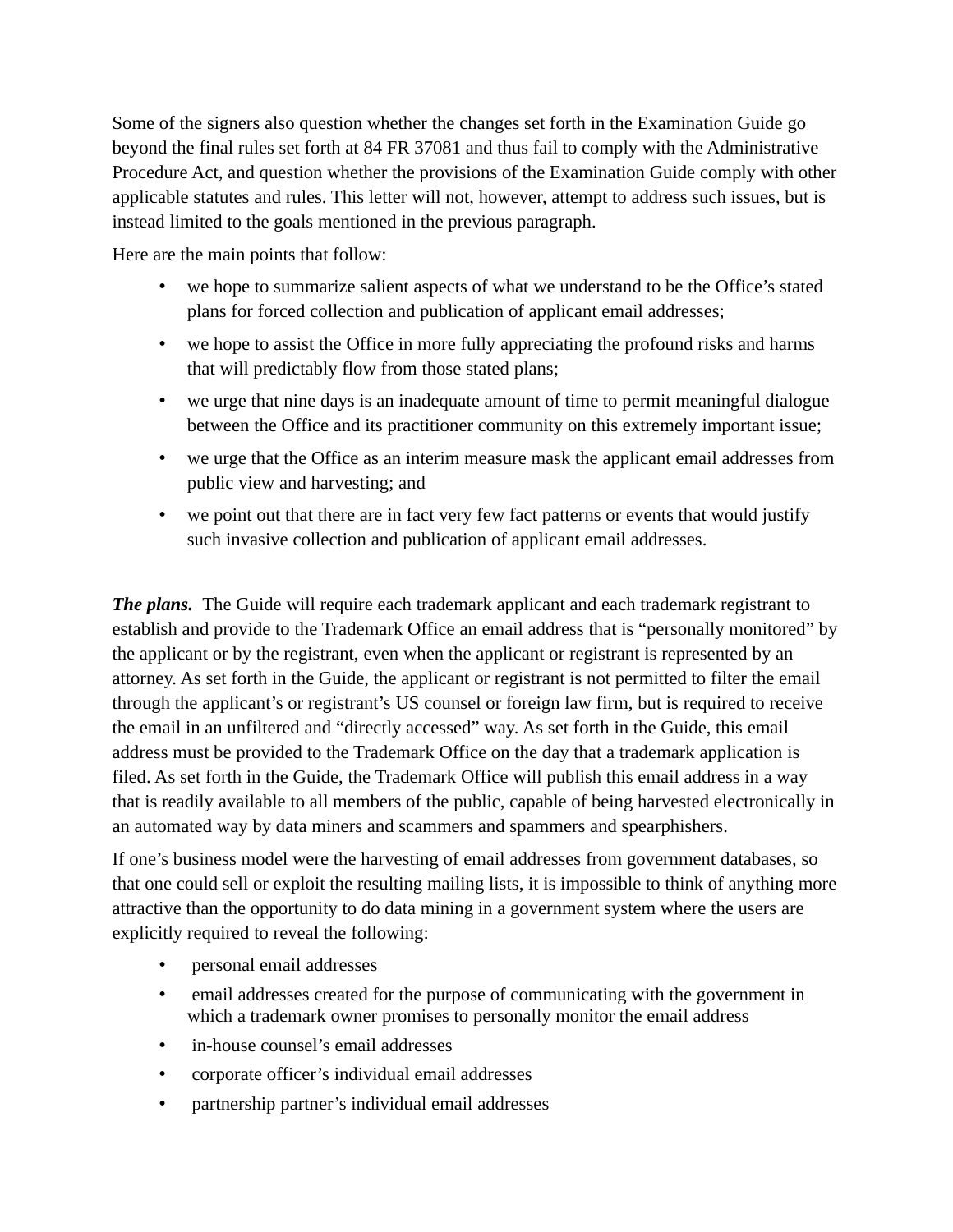- holding company officer's individual email addresses
- juristic entity owner's email address where a trademark owner promises to personally monitor the email address

Such a government database would be an irresistible target for every scammer and spammer and spearphisher in the world. It would be a treasure trove. It is sad to say that this treasure trove is not merely some hypothetical or made-up possibility. The seven bullet points above were simply copied and pasted from the Examination Guide.

The signers of this letter wonder whether the Office fully appreciates that for many a trademark applicant, one of the chief reasons why the applicant hires an attorney in the first place is specifically to have a layer of protection against such email attacks and risks.

Regrettably, in the Examination Guide, the Trademark Office pays only lip service to protection of the interests of the applicant or registrant, listing only two supposed mechanisms of possible protection.

The first supposed mechanism of protection is that of the two places in TSDR where such information is revealed to the public (the "status" tab and the "documents" tab), the Office would omit the information only from the former. The latter, however, would according to the Guide remain fully available for data mining and harvesting. This is absolutely unacceptable. Unsaid is whether there may be other public-facing databases or APIs in which the information would also be available to data miners.

The second supposed mechanism of protection is that "a petition may be filed to redact the email address in the TSDR documents tab in an extraordinary situation. See TMEP §1708." Not one word of explanation is offered as to what standard would be applied by the Office in deciding whether or not the situation is "extraordinary". Unsaid is that such a petition requires paying \$100. It also appears that the sequence of events contemplated by the Office is that the applicant would be forced to reveal his or her personal email address and have it be published by the Office, and only later (if and when the petition is granted) would the email address be redacted. This is absolutely unacceptable. Related to this is that the TEAS petition form cannot be completed and filed until such time as a newly filed trademark application has been fully loaded into other Trademark Office systems, a process that takes several days. This means that it is impossible to file the redaction petition concurrently; it can only be filed some days after the filing of the trademark application itself. Given that we understand the TEAS application form will refuse to permit filing until the applicant email field has been filled, this appears to mean that the email address would already have been published and made available to data miners by the time the Office would have made it possible to file the redaction petition. This, too, is unacceptable.

For some categories of applicant, the stated plans of the Office will mean that every application will need to have a redaction petition filed. On a practical level, this would simply add \$100 to the cost of every trademark application for such applicants.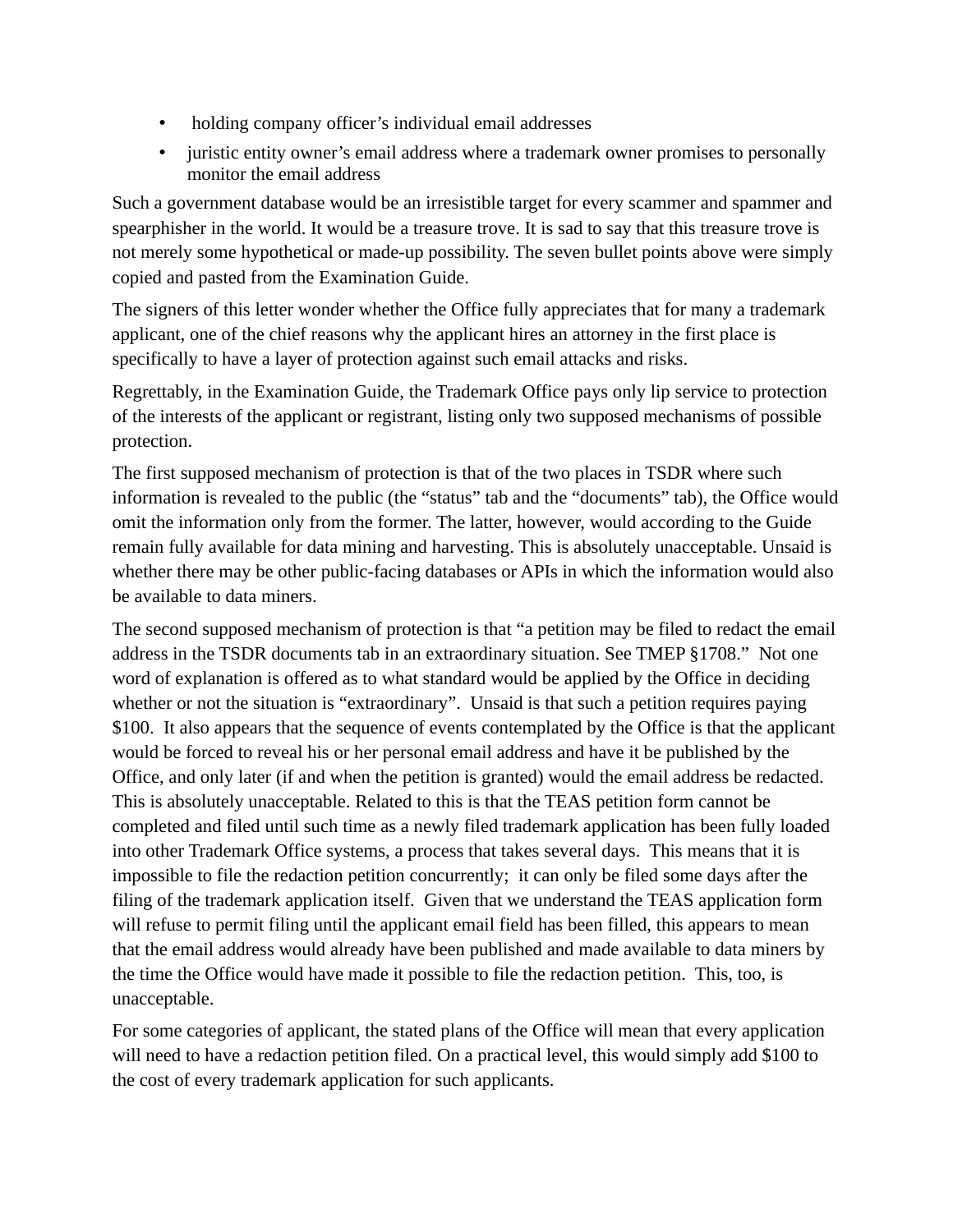*Other public-facing databases and APIs.* The Examination Guide mentions only TSDR as a way in which data miners might harvest applicant personal email addresses from the filings taking place after February 15, 2020. Any commitment by the Office to protect applicant private email addresses would, however, need to cover any and all public-facing databases and APIs that contain trademark data. One example is the *Trademark Image Search* API dated November 15, 2018. It seems to us that the guidance offered in the Examination Guide, namely the filing of "a petition … to redact the email address in the TSDR documents tab", would be a trap for the unwary and that in fact the well-crafted petition would need to request such relief as well in all other public-facing databases and APIs containing trademark information.

*What does "third-party email addresses" mean?* At page 8 of the Guide, this sentence appears:

Third-party email addresses can no longer be used as the primary email address for trademark correspondence.

Nowhere does the Guide say what "third-party email addresses" means. Experienced practitioners have tried to make sense of this sentence, arriving at any of several possible meanings. One possible meaning is that as of February 15, 2020, maybe the Office will not permit use of email addresses such as  $name@gmail.com$  or  $name@aol.com$  or [name@yahoo.com](mailto:name@yahoo.com). If so, then this change would have a profound and harmful effect on small businesses and individual applicants, many of whom do not have personal Internet domain names.

It is also not clear whether this sentence is setting forth a business process rule to be enforced by the Office staff during an examination process after filing, or is providing advance warning of a validation that the TEAS form will carry out before permitting the filer to move forward to a subsequent screen, or is purporting to establish a condition for a grant of a filing date.

*Nine days is not enough.* Nine days is not enough time for meaningful dialogue between the Office and the trademark filing community on such a serious matter as the collection and publication of applicant personal email addresses.

It is recalled that the Final Rule was published July 31, 2019. Nothing in that Final Rule, however, said that an applicant that had retained an attorney would be required to provide a personal email address to the Office, nor did anything in the Final Rule say that such a personal email address would be published. The scheduled effective date of the Final Rule was October 5, 2019. The effective date was then postponed to December 21, 2019. The Office gave an "educational purposes only" slide presentation on December 10, 2019 describing what might happen on December 21, 2019 including an applicant email address requirement, but nothing was said about such email addresses being published nor were requirements stated about what could or could not be used for such an email address. In any event before the scheduled December 21, 2019 launch date, the Office postponed the effective date yet again, so it was not clear whether or not the provisions of the December 10, 2019 slide presentation would still apply. The first time that the Office said anything about requirements about what could or could not be used for an applicant email address, and that such an email address would be published,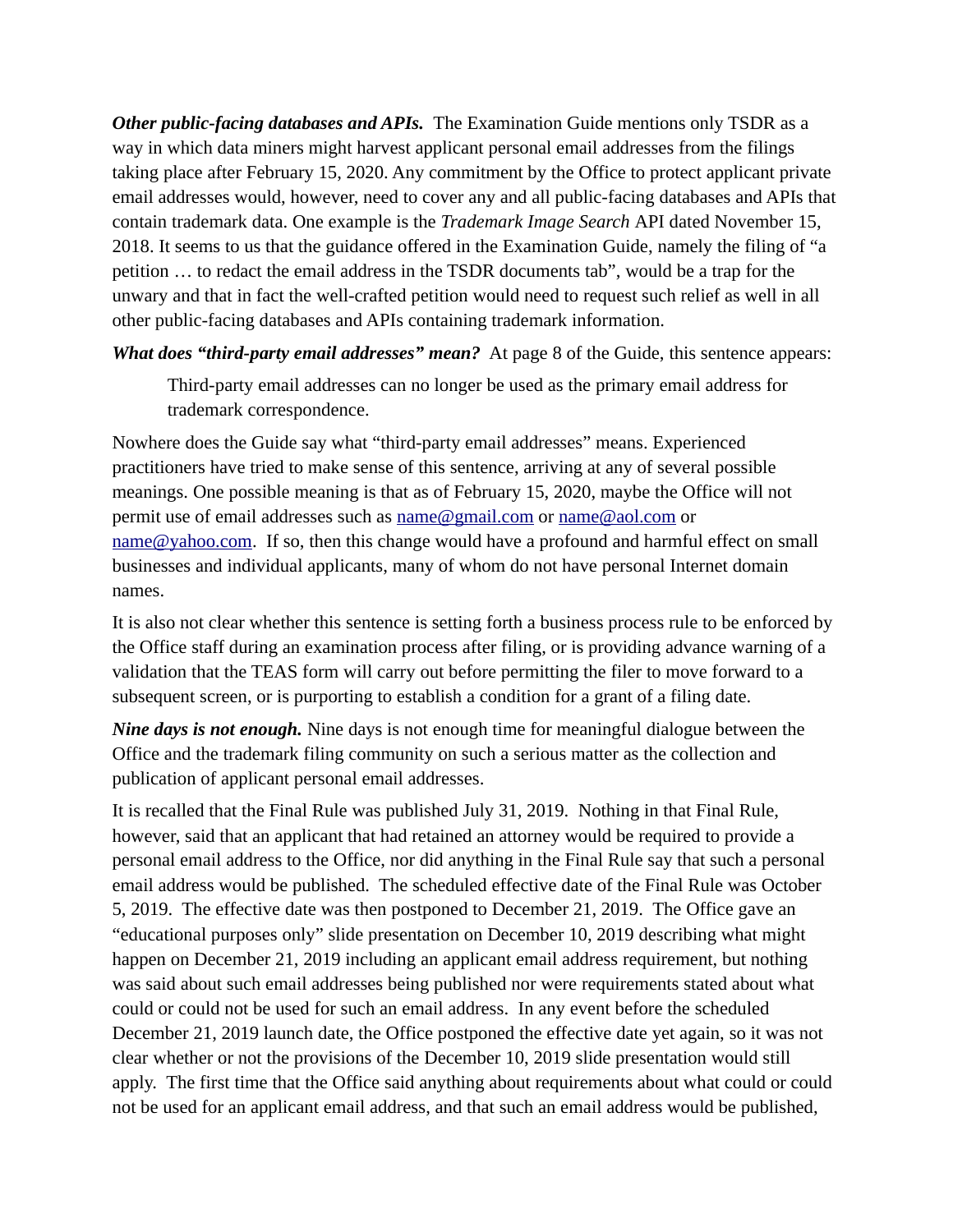was in the Examination Guide released late in the day on February 6, 2020. The proposed effective date of February 15, 2020 must be postponed to permit meaningful dialogue.

*Masking.* At an absolute minimum, and as an interim protective measure until longer-term corrective measures are taken regarding these plans of the Office, it is absolutely necessary that the Office mask the email addresses of applicants in all public-facing databases including but not limited to TSDR.

It should be very nearly cost-free and quick for the Office to provide such masking. It will be recalled the Trademark Office already masks IP addresses and attorney bar information.

Here is an example of IP address masking. As can be seen, the TEAS system replaces the characters of the applicant's IP address with repetitions of the letter "X".

Here is an example of masking of attorney bar information.

The signers of this letter do not mean to suggest that with such masking, it would be otherwise acceptable for the Trademark Office to force trademark applicants to reveal their personal email addresses. But at least as

#### **Declaration Signature**

Signature: /Heather Hodovance/ Date: 01/01/2020 Signatory's Name: Heather Hodovance **Signatory's Position: President** Payment Sale Number: 88745468 Payment Accounting Date: 01/02/2020

Serial Number: 88745468 Internet Transmission Date: Thu Jan 02 20:25:19 EST 2020 TEAS Stamp: USPTO/BAS-XX.XX.XXX.XX-20200102202519465 677-88745468-700326073da5f77c06d234e52cf 8b60e919431ce89633a347a8b7db2b1b43c04f25 -CC-25187689-20191231140147165875

| <b>ATTORNEY INFORMATION</b>           |                                 |  |
|---------------------------------------|---------------------------------|--|
| <b>NAME</b>                           | Nyall Engfield                  |  |
| <b>ATTORNEY DOCKET NUMBER</b>         | $T-0322 - LTX$                  |  |
| <b>ATTORNEY BAR MEMBERSHIP NUMBER</b> | <b>XXX</b>                      |  |
| YEAR OF ADMISSION                     | <b>XXXX</b>                     |  |
| U.S. STATE/COMMONWEALTH/TERRITORY     | XX                              |  |
| <b>STREET</b>                         | 16950 Via de Santa Fe, 5060-107 |  |
| <b>CITY</b>                           | Rancho Santa Fe                 |  |
| <b>STATE</b>                          | California                      |  |
| <b>COUNTRY</b>                        | <b>United States</b>            |  |
| <b>ZIP/POSTAL CODE</b>                | 92067                           |  |
|                                       |                                 |  |

an interim protective measure until the Trademark Office discontinues such forced revelation of personal email addresses, the masking requested here would likely be a great help toward reducing the risks and harms visited upon applicants.

*The bigger and longer-term question***.** We turn now to the bigger and longer-term question which is what the supposedly enormous problem is for which invasive collection and publication of applicant personal email addresses is supposedly the solution. What the Office seems to have failed to do is any effort to balance needs and harms.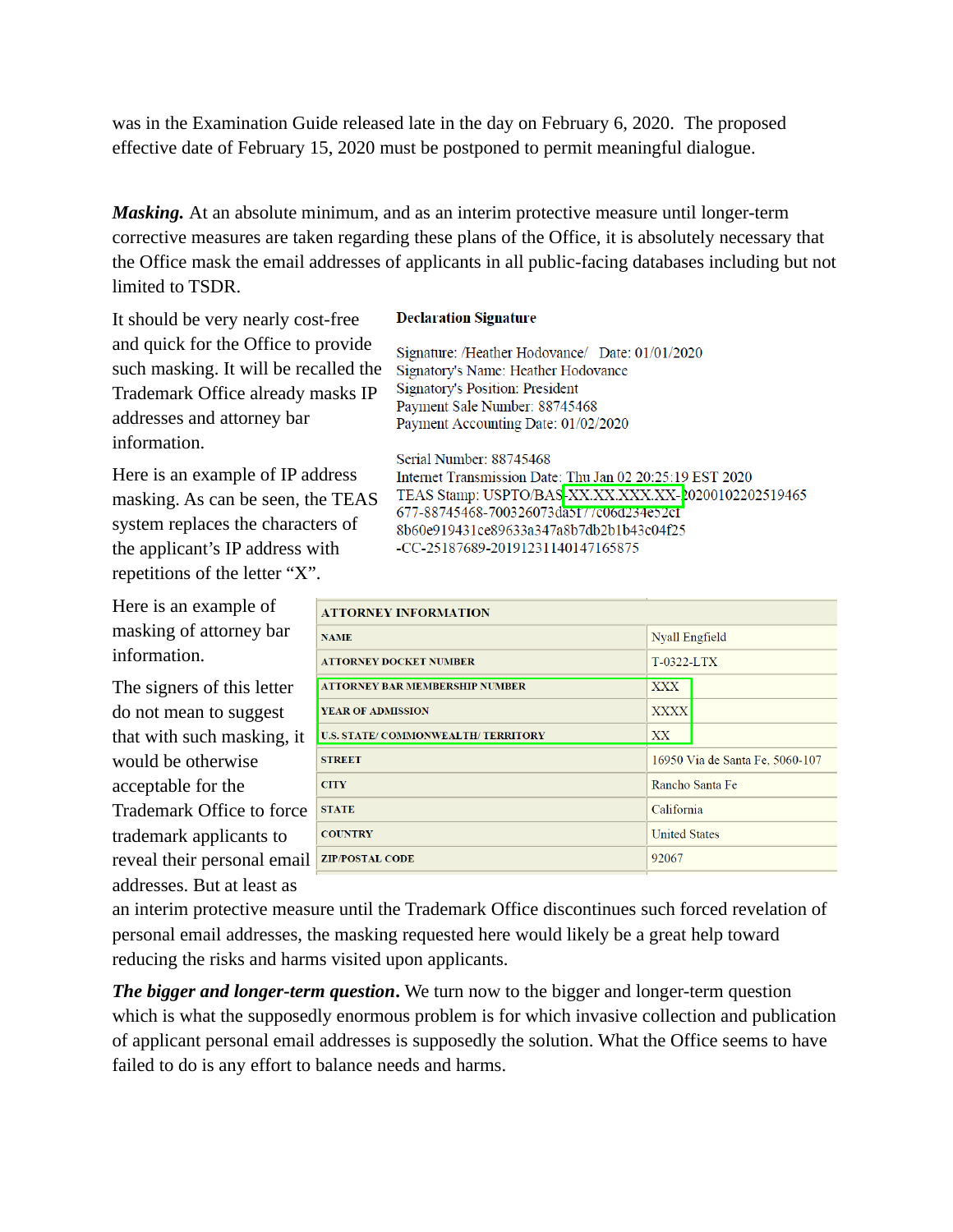So far as harms are concerned, it is very predictable that the plans as set forth by the Trademark Office will expose hundreds of thousands of trademark applicants per year to great risk of harm due to the unlimited harvesting of their email addresses. If some profound benefit were to accrue to the Trademark Office that somehow justified this great harm, one hopes that this benefit would be evident from the Examination Guide. Such is not, however, the case.

What exactly are the situations where supposedly there is a burning need for the Trademark Office to have collected an email address from the applicant even at a time when the applicant is known to be represented by an attorney? The Examination Guide enumerates at page 7 three conceivable events in which it would supposedly have been helpful to have collected an applicant email address in advance:

- 1. The party files a revocation of attorney;
- 2. the designated attorney is suspended or excluded from practicing in trademark matters; or
- 3. recognition as the designated representative ends pursuant to  $37$  CFR § 2.17(g).

These three events differ greatly from one to the next in terms of how often they arise, in terms of whether there is or is not some alternative way for the Office to get in touch with the applicant when the event happens, and in terms of the extent to which the event even represents a problem for which a solution is needed. Because the three events differ so greatly, they deserve at least a brief individual discussion. The third event actually expands into seven distinct sub-events which we will number 3-1 through 3-7, each of which needs a bit of individual discussion.

*1. The party files a revocation of a power of attorney.* In a case where an applicant or registrant was heretofore represented by an attorney, of course this means that heretofore the Office directed its outgoing correspondence to the email address of the attorney. At such time as the applicant goes to the TEAS system to file a revocation at the Trademark Office, we appreciate that this means the Office needs to know what email address to use henceforth for outgoing correspondence.

Surely it is not lost on the Office that *the TEAS form itself* can be used as the way to learn from the applicant what email address the Office should use henceforth. It should also not be lost on the Office that in many cases, the event is not merely a revocation of a power of attorney but is also a grant of a new power of attorney. In such cases, not only did it not matter before what the email address of the applicant was prior to the revocation, but it also will not matter henceforth what the email address of the applicant is after the new power of attorney takes effect. What matters is the email address of the new attorney. If a new attorney is not taking over representation, the applicant can provide its direct email address at the time it files the revocation and becomes a *pro se* applicant/registrant.

### *2. The designated attorney is suspended or excluded from practicing in trademark*

*matters*. Such suspensions and exclusions happen very rarely – only at most a few dozen times per year, but we acknowledge that we cannot claim to know the Office's expectations for how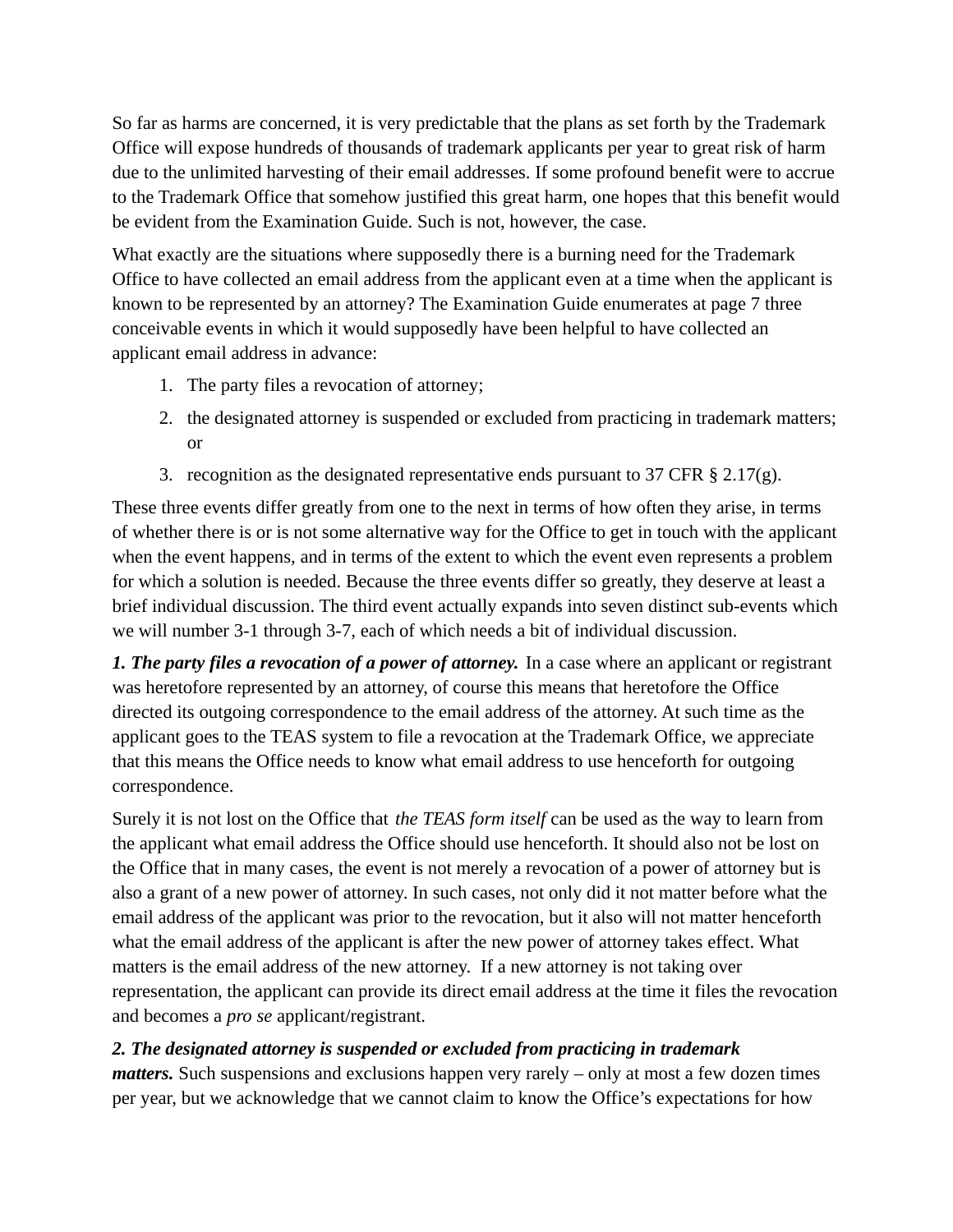often this might occur in the future. On the other side of the balance, the predictable harms and risks caused by publishing the personal email addresses of trademark applicants happen hundreds of thousands of times per year. It is not reasonable to impose profound risks and harms upon the entire corpus of trademark applicants every year, just to save a little bit of work for Office personnel when the Office needs to get in touch with a handful of applicants in the handful of suspensions and exclusions that happen per year.

Regardless of whether such a suspension or exclusion were to happen rarely or more frequently, it should be recognized that if, as mentioned above, the Office were to mask the applicant's email address in the TSDR system, then when a suspension or exclusion occurs, the Office personnel could look at the (unmasked) original record to obtain the applicant's email address to take further action.

*3. Recognition as the designated representative ends pursuant to 37 CFR § 2.17(g).* What we are talking about here are several distinct events, each of which needs its own distinct analysis, as follows.

### *3-1. The Office considers recognition as to a pending application to end when the mark registers.* Marks register hundreds of thousands of times per year. What exactly is the problem, relating to a registered mark, for which a forced collection and publication of the applicant's email address is the solution? The Examination Guide does not explain. For the signers of this letter, the only legitimate need that the signers can think of is that the applicant might wish its email address to be among the several email addresses to which the Office might send a courtesy reminder at renewal time, five years hence, and, as discussed below, in connection with the filing of a cancellation petition. If so, then let this be voluntary on the part of the applicant, not required.

## *3-2. The Office considers recognition as to a pending application to end when ownership changes.* Some common sense needs to be applied to this fact pattern. If ownership has changed, then this means that somehow the Office learned that ownership changed. Someone somewhere communicated something (electronically) to the Trademark Office that somehow tipped off the Office that the ownership has changed. This tells the Office that the (former) attorney is no longer the attorney.

But, importantly, this also means that the email address that the Office extracted from the (previous) applicant is no longer the email address of the applicant. It does not help at all that the Office collected that email address because it is an email address of an entity that is (by definition) no longer connected with the pending application.

When ownership changes, yes it is acknowledged that the Office may well feel the need to have some confidence that it can get in touch with the new owner. But no amount of having previously extracted an email address from the old owner will be of any help with this need. Instead, the burden is on the Office to figure out how to obtain a fresh email address from whoever it is that communicated the event of the ownership change to the Office.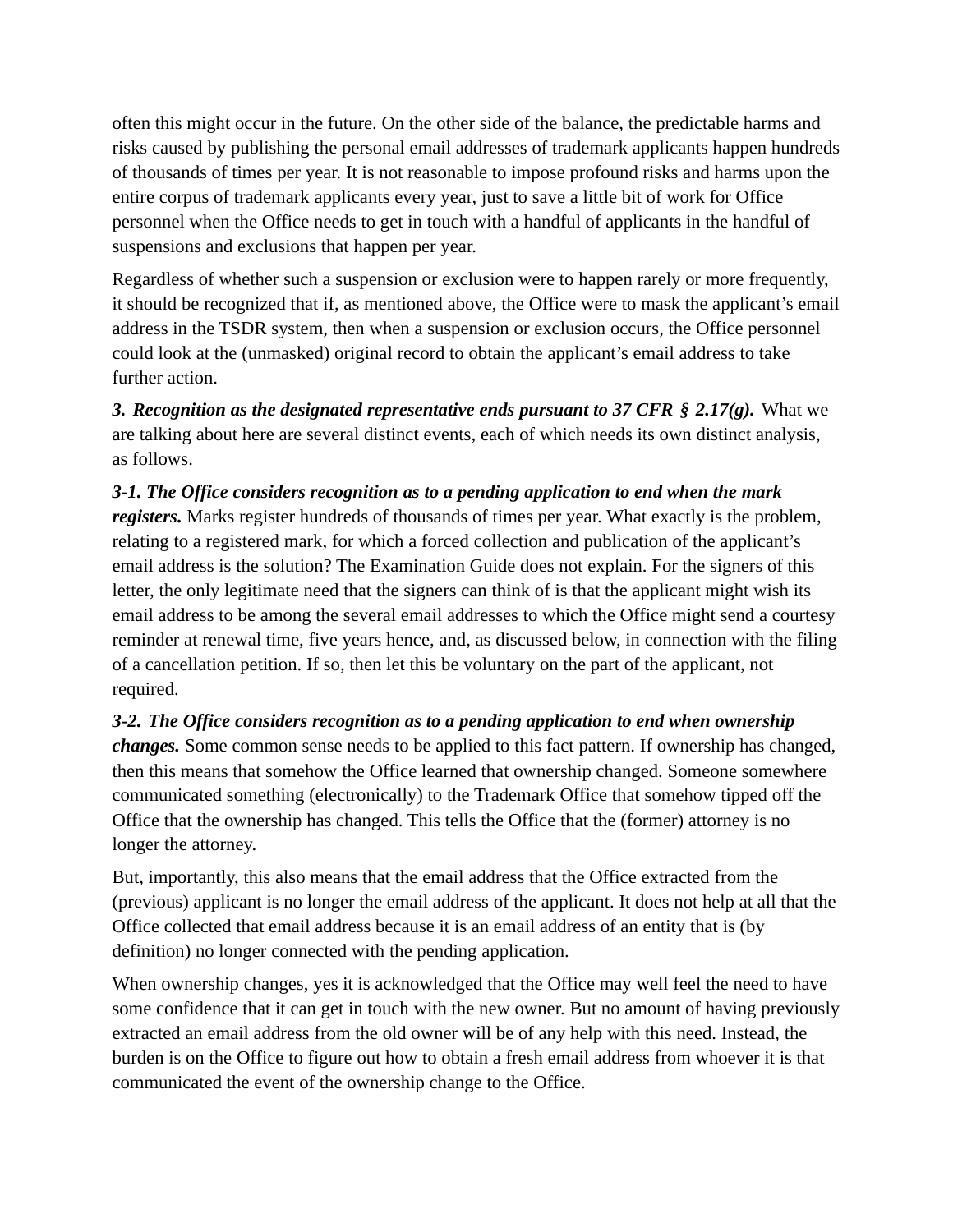*3-3. The Office considers recognition as to a pending application to end when the application is abandoned.* If an application is abandoned, then there is no more need for the Office to send out communications. So this event is not an event for which it was important that the Office previously extracted an email address from the applicant.

*3-4. The Office considers recognition obtained after registration to end when the mark is cancelled or expired.* If a registration is cancelled or expired, then there is no more need for the Office to send out communications. So this event is not an event for which it was important that the Office previously extracted an email address from the registrant.

*3-5. The Office considers recognition obtained after registration to end when ownership changes.* Just as with an ownership change for a pending application, it is important to apply common sense to this fact pattern. If ownership of a registration has changed, then this means that somehow *the Office learned that ownership of the registration changed.* Someone somewhere communicated something (electronically) to the Trademark Office that somehow tipped off the Office that the ownership of the registration has changed. This tells the Office that the attorney is no longer the attorney.

But, importantly, this also means that the email address that the Office extracted from the (previous) registrant is no longer the email address of the registrant. It does not help at all that the Office collected that email address because it is an email address of an entity that is (by definition) no longer connected with the registration.

When ownership changes, yes it is acknowledged that the Office may well feel the need to have some confidence that it can get in touch with the new owner. But no amount of having previously extracted an email address from the old owner will be of any help with this need. Instead, the burden is on the Office to figure out how to obtain a fresh email address from whoever it is that communicated the event of the ownership change to the Office.

*3-6. If a practitioner was recognized as the representative in connection with [a renewal], recognition is deemed to end upon acceptance of the [renewal] filing.* Registrations get renewed hundreds of thousands of times per year. What exactly is the problem, relating to a successful renewal, for which a forced collection and publication of the registrant's email address is the solution? The Examination Guide does not explain. For the signers of this letter, the only legitimate need that the signers can think of is that the registrant might wish its email address to be among the several email addresses to which the Office might send a courtesy reminder at the next renewal time, perhaps four years hence or ten years hence, and, as discussed below, in connection with the filing of a cancellation petition. If so, then let this be voluntary on the part of the registrant, not required.

*3-7. If a practitioner was recognized as the representative in connection with [a renewal], recognition is deemed to end upon final rejection of the [renewal] filing.* If a renewal filing is finally rejected, then there is no more need for the Office to send out communications. So this event is not an event for which it was important that the Office previously extracted an email address from the registrant.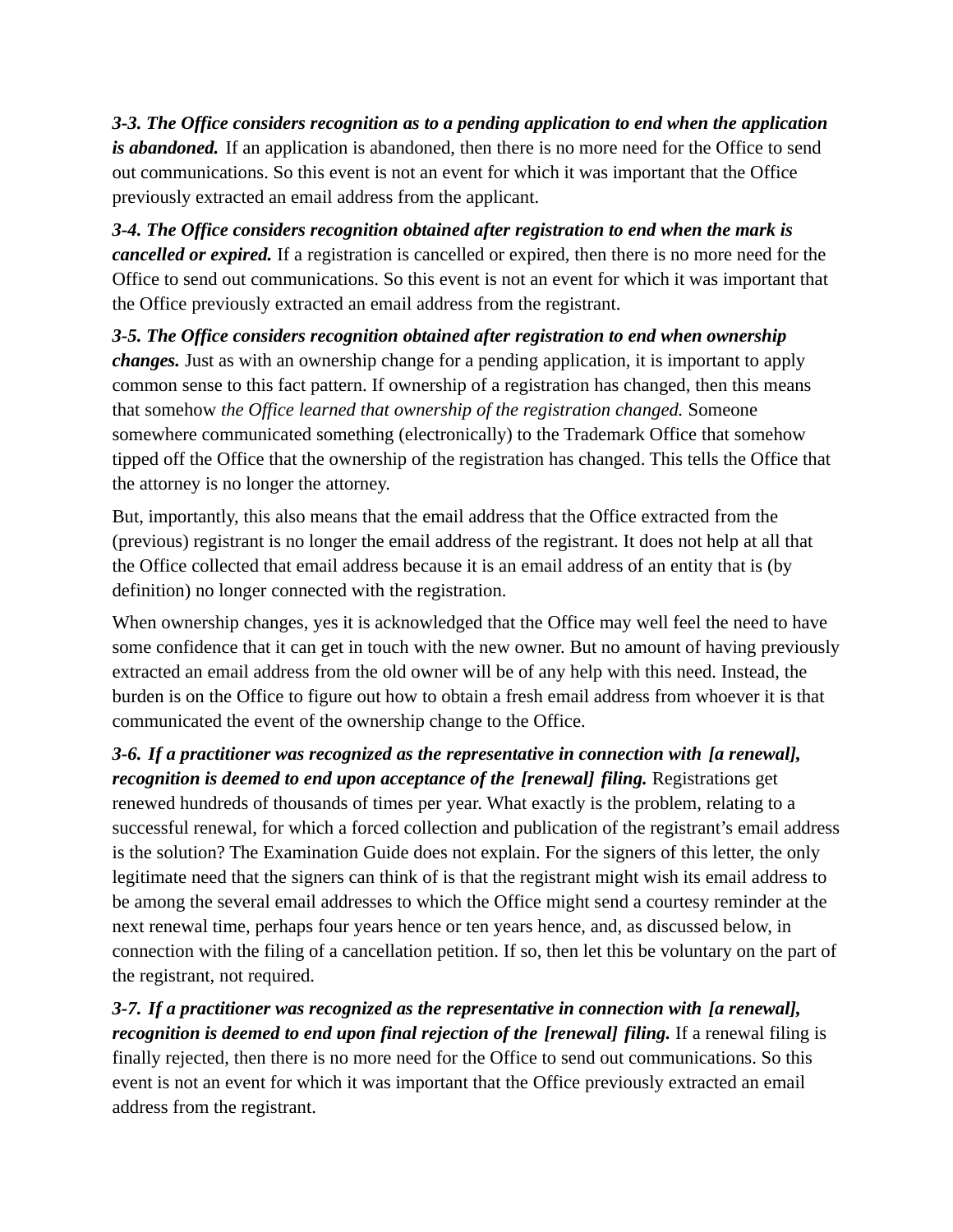**Petitions to cancel.** From the above discussion it will be appreciated that the Examination Guide does not actually enumerate any fact pattern or event in which some benefit to the Office can be identified that somehow justifies the enormous risks and harms to the corpus of applicants that will predictably flow from the planned collection and publication of applicant personal email addresses. Having said this, it seems to us there is one event which, although never mentioned in the Examination Guide, might benefit from some thought regarding collection of email addresses, namely the filing of a Petition to Cancel at the Trademark Trial and Appeal Board. Every time a new cancellation proceeding gets filed, it falls upon Board personnel to try to figure out how to effect service. This requires what may be charitably characterized as a "treasure hunt" through the TSDR records, collecting such email addresses may be found there, in case one or another of the email addresses may succeed in reaching the real party in interest. At least two comments may be made about this.

First, to the extent that the Office imposes newer and stronger requirements that applicants and registrants reveal personal email addresses to the Office, we acknowledge that this has the possibility of making the "treasure hunt" more rewarding for Board personnel, and has the possibility of reducing how often the commencement of a cancellation proceeding becomes needlessly complicated due to difficulties in effecting service. Having said this, there is no reason why such personal email addresses need to be published in TSDR or in any other publicfacing databases. And the plain fact is, this could still be left as a voluntary matter for the individual registrant as to whether the registrant does or does not wish to reveal a personal email address so as to improve the chances of being notified about the filing of a cancellation petition.

*Applying common sense.* At page 7 of the Guide, the following sentence appears:

If the email transmission fails for any reason, the USPTO will not attempt to contact the correspondent by any other means.

It seems to us that this policy has a risk of appearing to be a bit mean-spirited. Common sense tells us that from time to time an email address will have changed, or will have stopped working temporarily, or will have stopped working permanently, or will turn out to have been mistyped at the time of filing, or will for some other reason not serve to permit the Office to get in touch with the applicant. This may be an applicant that is completely innocent of any wrongdoing but merely has the misfortune to have been represented by an attorney that just got suspended or excluded from practice. Thus no matter how demanding the Office chooses to be about forcing applicants to reveal email addresses, it is just a fact of life that from time to time the Office will still on rare occasion have to resort to such a desperate measure as writing a letter to the applicant, or picking up the telephone and placing a telephone call to the applicant. On even a more rare occasion, the Office might have to look up the applicant in a search engine to find the applicant's new contact information. No amount of invasive data collection by the Office will eliminate completely the fact that every now and then the Office will need to use some other communications channel to reach an applicant.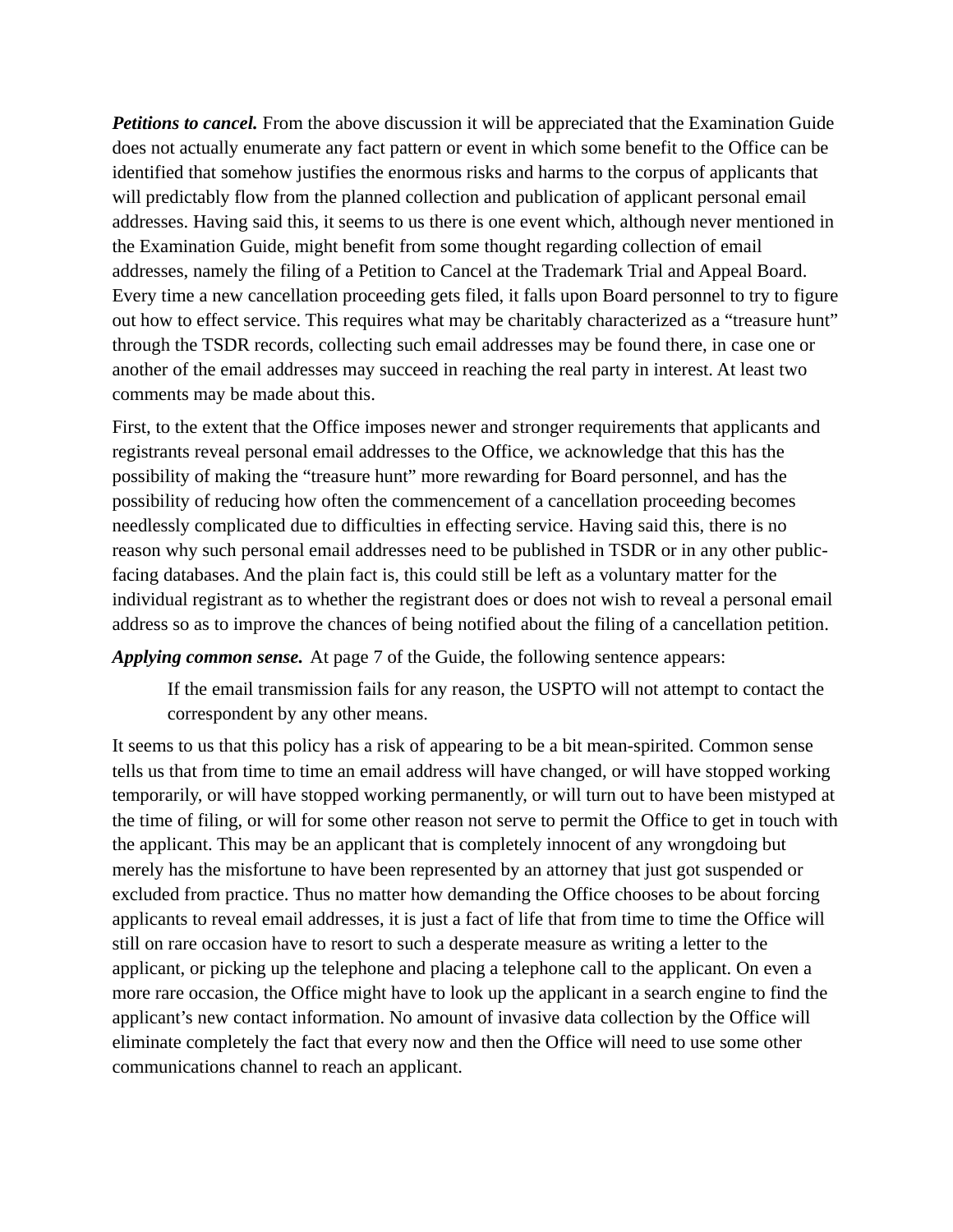That sentence also ignores that the Trademark Office actually does use "other means" in nearly every trademark application, namely when it mails out a physical original trademark registration certificate or a Certificate of Correction. No matter how much the Office tries to shift to email communications and away from paper communications, there is the need to mail out physical registration certificates and physical Certificates of Correction. As such, the Office has no choice but to recognize that the "mailing address" field in its databases means something now and will always mean something. In the interests of justice, the Office might on rare occasions feel the need to mail a letter, for example, to the same mailing address that the Office would use to mail a registration certificate of a Certificate of Correction.

**Summarizing.** We hope that we have helped the Office to appreciate several things:

- the Office's stated plans regarding collection and publication of applicant private email addresses will very predictably cause great risks and harms to the entire corpus of trademark applicants;
- as an interim measure applicant email addresses absolutely must be masked from public view and harvesting not only in TSDR but also in all other public-facing databases and APIs; and
- there are in fact very few fact patterns or events that would justify such invasive collection and publication of applicant email addresses.

We thank you for your consideration and cooperation.

Respectfully,

#### ONE HUNDRED NINETY-NINE TRADEMARK PRACTITIONERS

Tara Aaron Steven A. Abreu Timothy G. Ackermann, Ackermann Law Firm Thilo C. Agthe Elliott Alderman, Esq. Stephen L Anderson, Anderson Law Yasmin Anwar, Insource Partner Lawrence E. Apolzon, Fross Zelnick Julia C Archer, Enns & Archer LLP Joseph M. Armstrong, Esq., Offit Kurman, P.A. Richard Todd Armstrong, Clark+Elbing LLP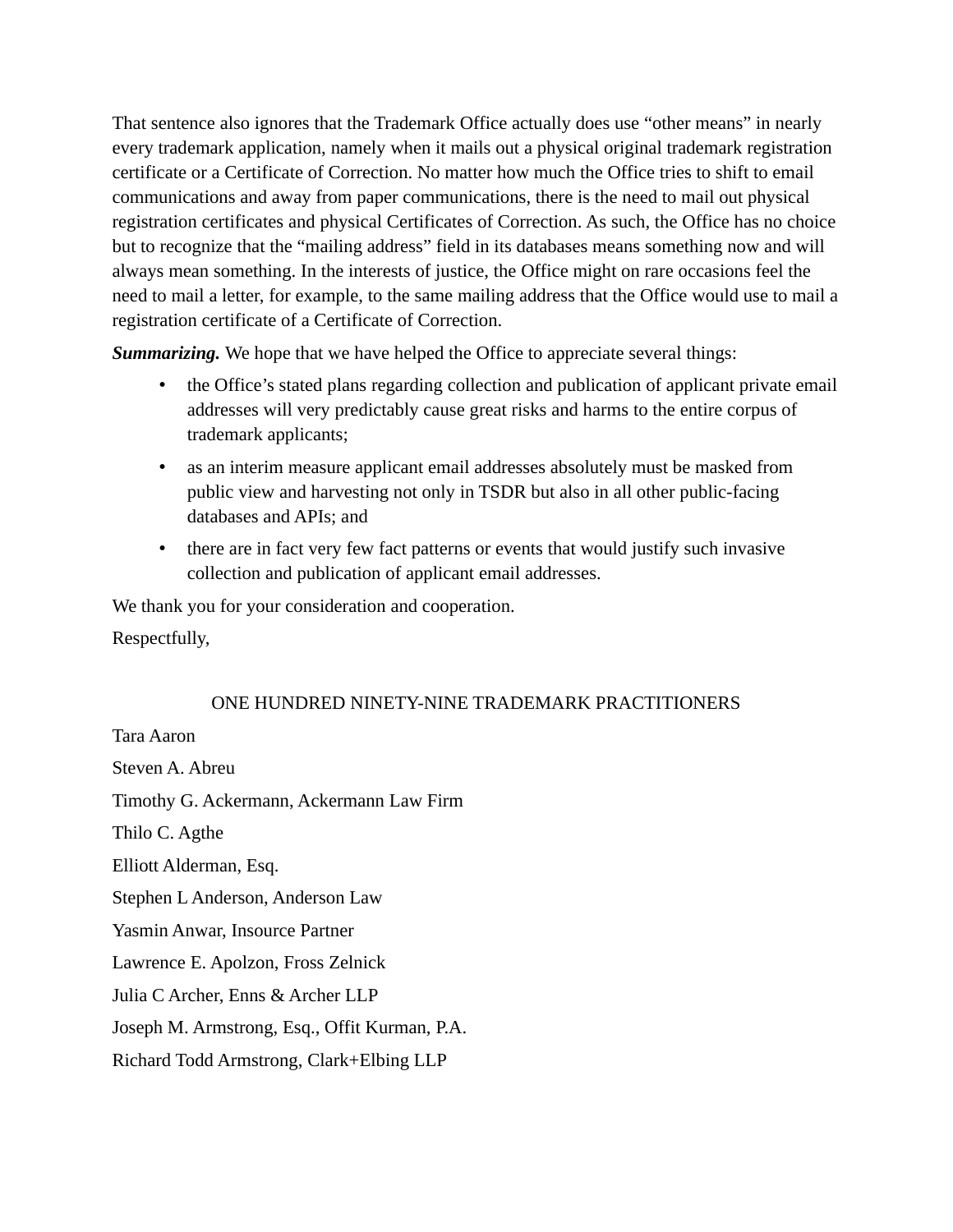Matthew D. Asbell, Ladas & Parry LLP, signed only on behalf of myself individually and not my firm Heather E. Balmat, Balmat Law, PLLC Rick Barnes, Luedeka Neely Group, P.C. Carole Barrett Owen J. Bates Peter Becker Candace Lynn Bell, on behalf of Eckert Seamans Cherin & Mellott, LLC Glenn D. Bellamy Tamera H. Bennett, Bennett Law Office, PC Berger, Kimberly A., Miller Canfield Jane S. Berman Jeremy Blackowicz Robert A. Blaha, Smith Tempel Blaha LLC Michelle Bos, Michelle Bos Legal LLC Michael K. Bosworth, Klintworth and Rozenblat IP LLP David Boundy Anthony Bourget, Bourget Law Kathleen E. Brennan, The Brennan Law Group, LLC Elizabeth K. Brock Michael J. Brown, Michael J Brown Law Office LLC Alex Butterman, Managing Trademark Attorney, Dunlap Bennett & Ludwig PLLC Carla Calcagno Nancy Dwyer Chapman, Lackenbach Siegel LLP Pamela S. Chestek, Chestek Legal Daniel Christopherson David L. Clark Lisabeth H. Coakley, Harness Dickey & Pierce Laura A. Dable, Ryan, Kromholz & Manion Carl Davis (Shareholder), Baker Donelson Shawn M. Dellegar, Crowe & Dunlevy, P.C.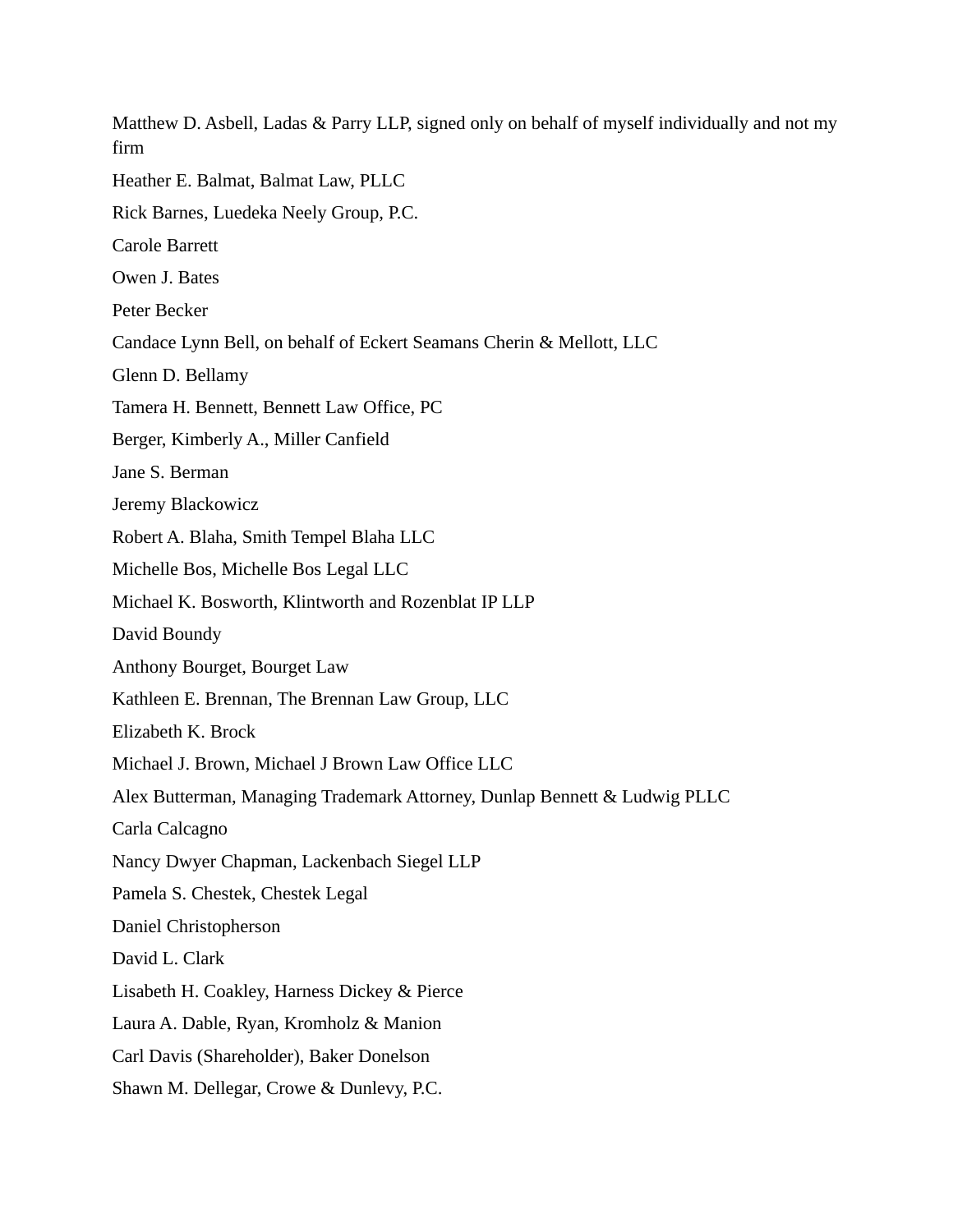Anthony B. Diepenbrock III Ava K. Doppelt Susan Upton Douglass, Fross Zelnick Lehrman & Zissu (retired 12/31/2019) Renee L. Duff, Nolte IP Law Group Thomas F. Dunn, Culhane Meadows PLLC Michael Eddy David Ehrlich, retired partner, Fross Zelnick Heidi Eisenhut Maria Eliseeva, Patentbar International PC Gerry J. Elman William Eshelman, Law office of William Eshelman Douglas B. Farrow Howard R. Fine William A. Finkelstein Wood, Herron & Evans Robert O. Fox, Luedeka Neely Group, PC Christina D. Frangiosa, on behalf of Eckert Seamans Cherin & Mellott, LLC Barbara Friedman, Donahue Fitzgerald Stacey C. Friends, Esq. Thomas W. Galvani, P.C. Rebeccah Gan Nancy Gardner Alex P. Garens Adam G. Garson, Lipton Weinberger & Husick Laura A. Genovese, K & G Law LLC Marsha G. Gentner Sarah Otte Graber, Wood, Herron & Evans, LLP Scott Greenberg Kevin Grierson, Culhane Meadows PLLC Stacy J. Grossman Charles P. Guarino, on behalf of Moser Taboada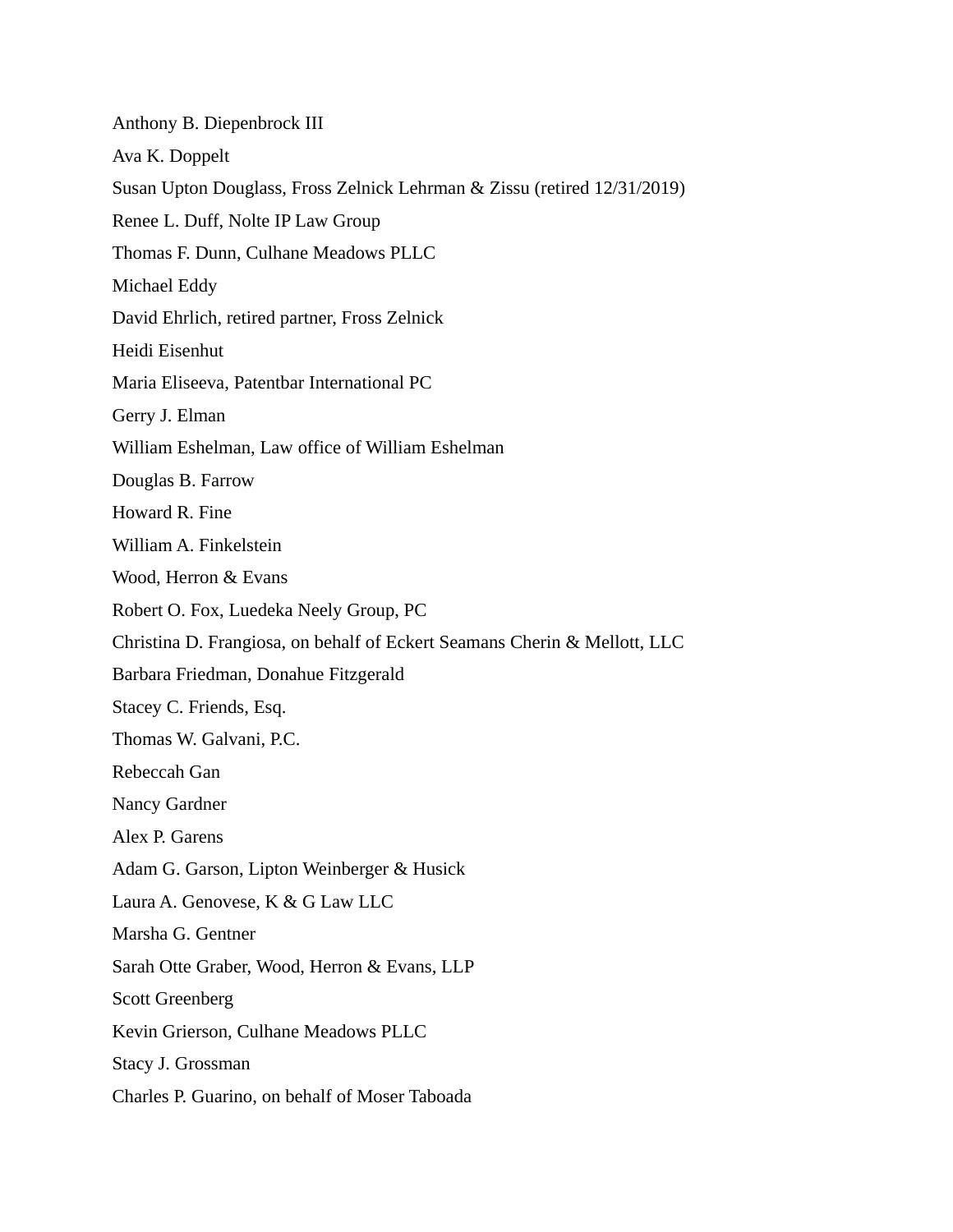Mary A. Harris, Attorney at Law Keith Haupt Claire F. Hawkins Matthew P. Hintz, Lowenstein Sandler LLP Thomas J Hoffmann John Holman Matthew T. Hoots Michael J. Hughes, IPLO Intellectual Property Law Office Noel D. Humphreys Lawrence A. Husick, Lipton, Weinberger & Husick Vanessa A. Ignacio Frances M. Jagla, Lane Powell PC Ronni S. Jillions Johnson, E. Scott Mark S. Kaufman, Kaufman & Kahn, LLP Daniel Kegan, KeganLaw Chicago R. Scott Keller, Warner Norcross + Judd LLP Law Office of Ronald R Kilponen Charles Knull, Knull P.C. Koenig IP Works, PLLC Mark I. Koffsky Jennifer Kostic Lori Krafte Paula Jill Krasny, Partner, Levenfeld Pearlstein, LLC Michael M. Krieger Cliff Kuehn Perla M. Kuhn, Esq., partner, Fox Rothschild, LLP Scott Landsbaum, Scott Landsbaum Inc. David E. LaRose Luedeka Neely Group, P. C. Aileen Law Roberto Ledesma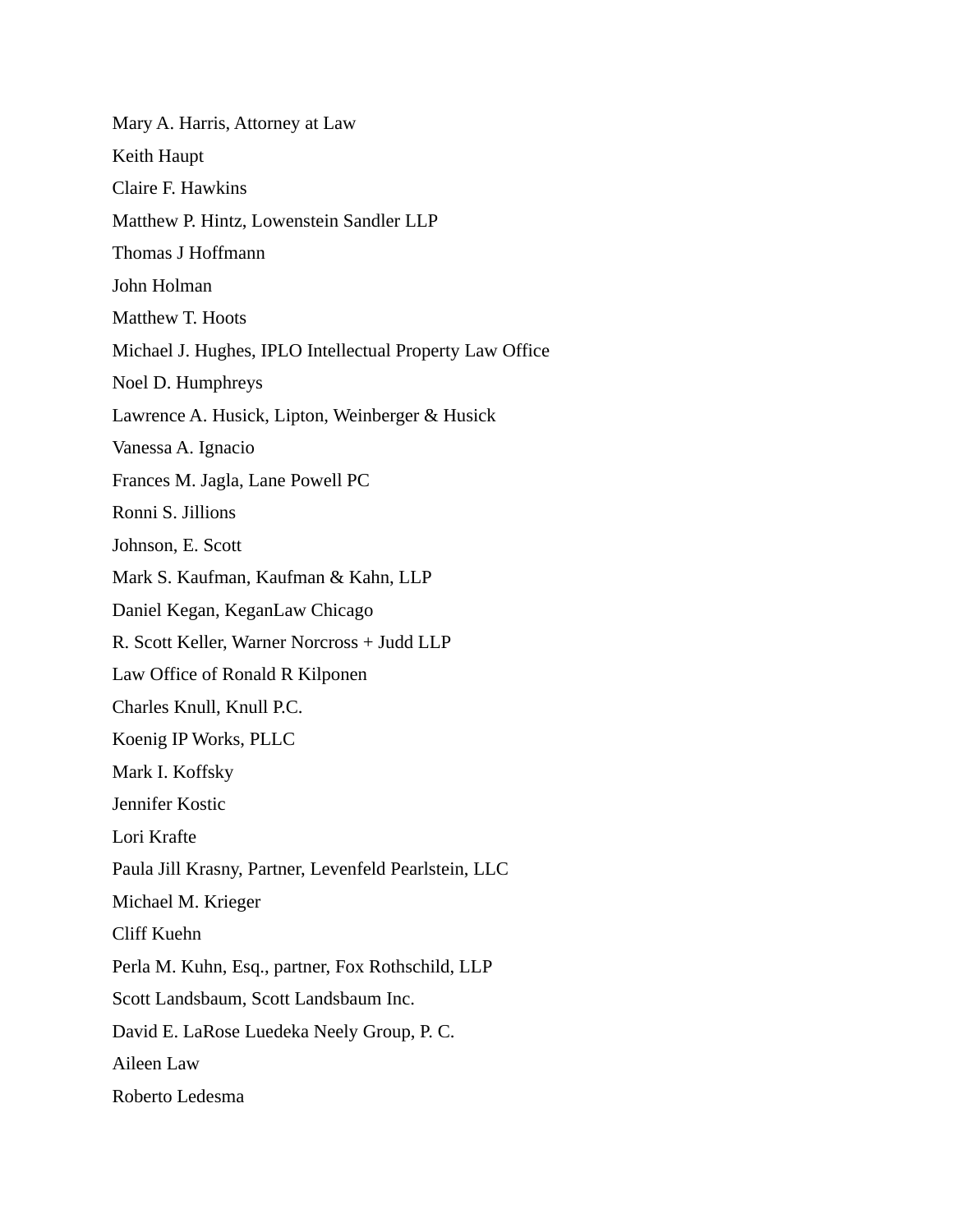Eriza J Lee, Esq. Jennifer L. Lefere, Weiss Brown PLLC Howrd Leib, Howard Leib, Esq., PC Louis J. Levy Philip E. Levy (IP Practice Group Chair), on behalf of Eckert Seamans Cherin & Mellott, LLC Flann Lippincott, Lippincott IP LLC Michael A. Lisi, Bridge Intellectual Property Services PLLC David Lizerbram Lisa Peller London, Esq. Geoffrey Lottenberg, Partner, Berger Singerman, LLP Lucy D. Lovrien, Attorney at Law William E. Maguire John M. Manion, Ryan Kromholz & Manion, S.C. Guy V. Manning Frank A. Mazzeo Andrew McCormick, Partner at Winslett Studnicky McCormick & Bomser LLP Sean P. McMahon, Ostrolenk Faber LLP Kevin G. Mierzwa Lori T. Milvain Charlene Minx, Minx Law, PC Alexander Montgomery Richard Morris Suzann Moskowitz, The Moskowitz Firm LLC Jessica R. Murray Luedeka Neely Angelo Notaro, Notaro, Michalos & Zaccaria P.C. Robert M. O'Connell, Jr. (individually) Sean O'Connell Mary Margaret L. O'Donnell, Blue Filament Law PLLC Carl Oppedahl, Oppedahl Patent Law Firm LLC John E. Ottaviani, Partridge Snow & Hahn LLP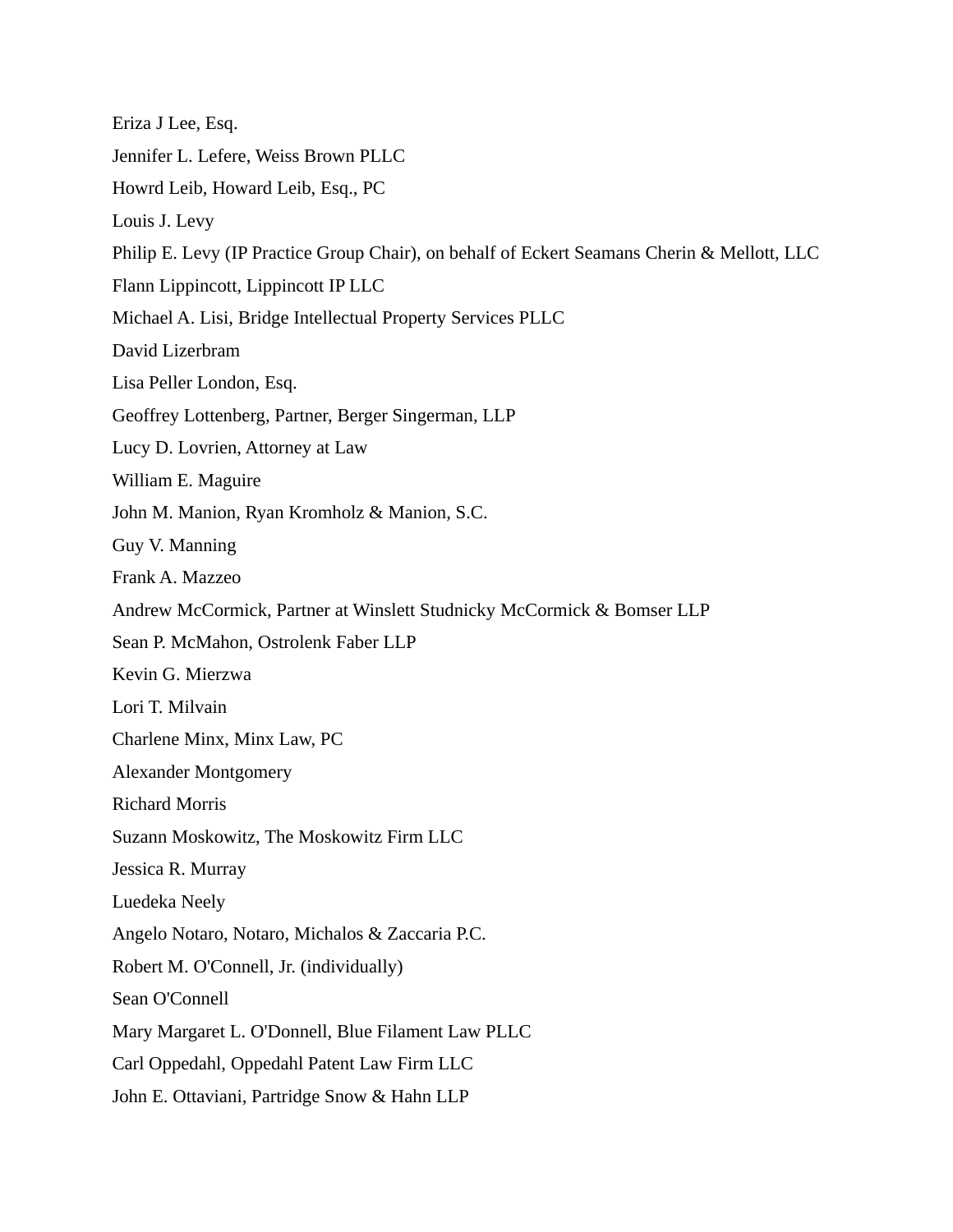Sean Owens Kenneth W. Pajak, Pajak Law, PLLC Henry Park, Law Office of Henry Park, PC Lara Pearson, Law Office of Lara Pearson Ltd, PBC Erik M. Pelton of Erik M. Pelton & Associates, PLLC Moish E. Peltz of Falcon Rappaport & Berkman PLLC Robert S. Pierce, Jacobson Holman PLLC Oliver Platz, Curi Platz LLP Sean Ploen, Ploen Law Firm, PC Nancy C. Prager Dennis S. Prahl (individually) of Ladas & Parry LLP David V. Radack, on behalf of Eckert Seamans Cherin & Mellott, LLC Paul W. Reidl, Law Office of Paul W. Reidl Theodore R. Remaklus Elizabeth J. Rest, Crown, LLP Glenn Rice Miriam Richter, Esq. Allison Strickland Ricketts, Fross Zelnick Lehrman & Zissu, P.C. Robert J. Rose Elizabeth T. Russell, Law Office of Elizabeth T. Russell, LLC Douglas J. Ryder, Partner, Ryder, Mazzeo & Konieczny LLC Scott Sample, Culhane Meadows Antonio R. Sarabia II, IP Business Law, Inc. Janet Satterthwaite, Potomac Law Group Richard A. Schafer, Schafer IP Law Trevor P. Schmidt, Hutchison PLLC Gary Serbin, Koffsky Schwalb LLC Jamie Shelden, Law Office of Jamie Shelden Allen, Dyer, Doppelt & Gilchrist P.A. Aaron Y. Silverstein - Saunders & Silverstein LLP Carla Sledge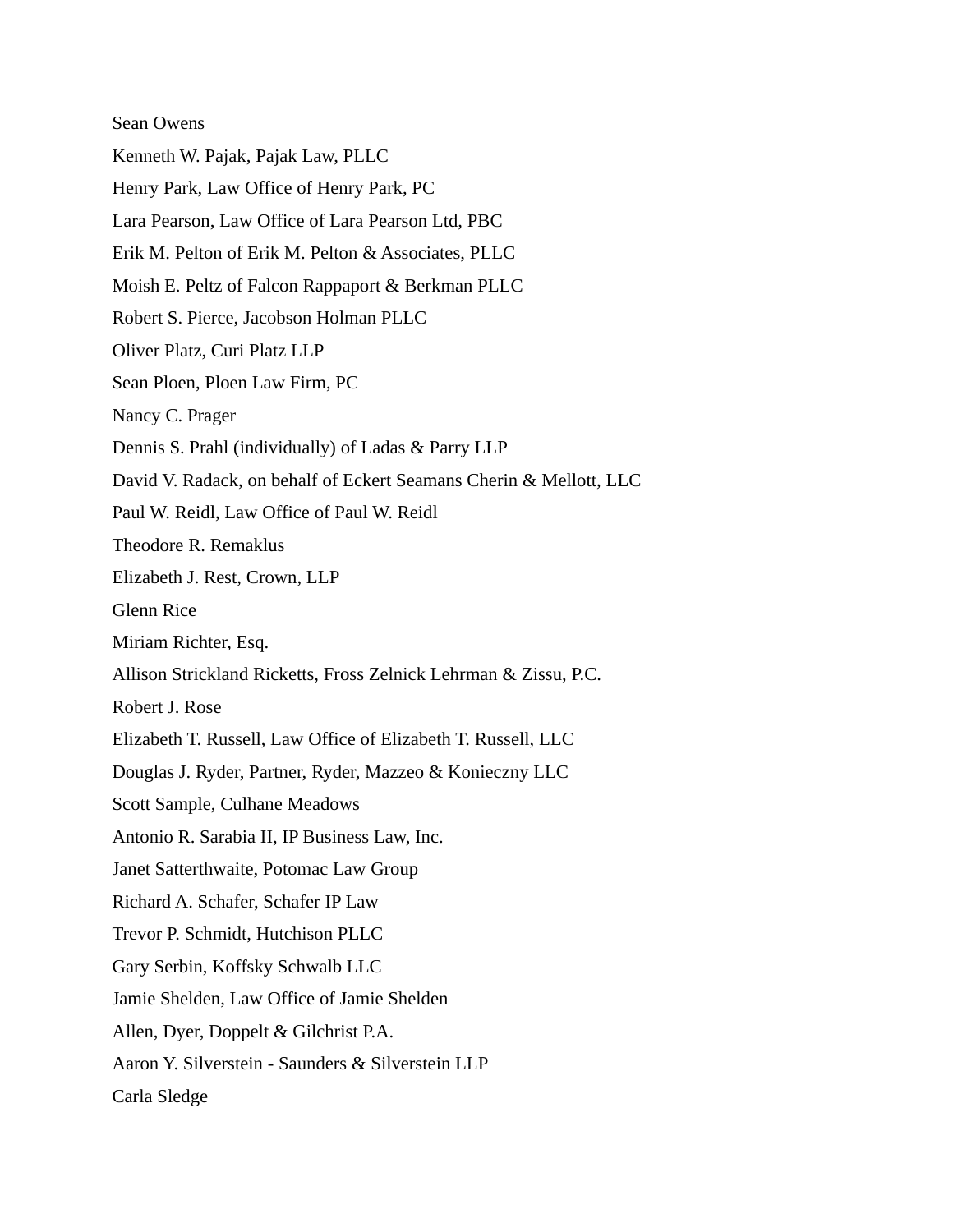Kathryn E. Smith Leslie Smith, Liacouras & Smith, LLP Law Offices of Robert S. Smith Thomas Spath, Abelman Frayne & Schwab Dana M. Stangel, MacMillan, Sobanski & Todd, LLC Michael D. Steger, Law Offices of Michael D. Steger, PC Bradley M. Stohry, Reichel Stohry Dean LLP Richard Strussman (Senior Counsel), Weitzman Law Offices LLC Judith Szepesi Heidi Howard Tandy, Berger Singerman, LLP H. Straat Tenney, Locke Lord LLP Maury M. Tepper, III Charles L. Thoeming Rukayatu Tijani, Founder, Firm for the Culture Boris Umansky, Ladas & Parry LLP Thomas Vanderbloemen, Vanderbloemen Law Firm, P.A. VanOphem IP Law PLC Heather Vargas, Cobb Cole Louis Ventre, Jr., Law Firm of Louis Ventre, Jr. Jonathan Wachs Angela Washelesky Edward K Welch II, IP&L Solutions Patricia Werschulz Susan Westlake Bryan K. Wheelock, Harness, Dickey & Pierce Loralene White, Esq. Newton White, Esq. William D. Wiese Frederic Wilf, Wilftek LLC Laura J. Winston, Offit Kurman, P.A. James L. Young